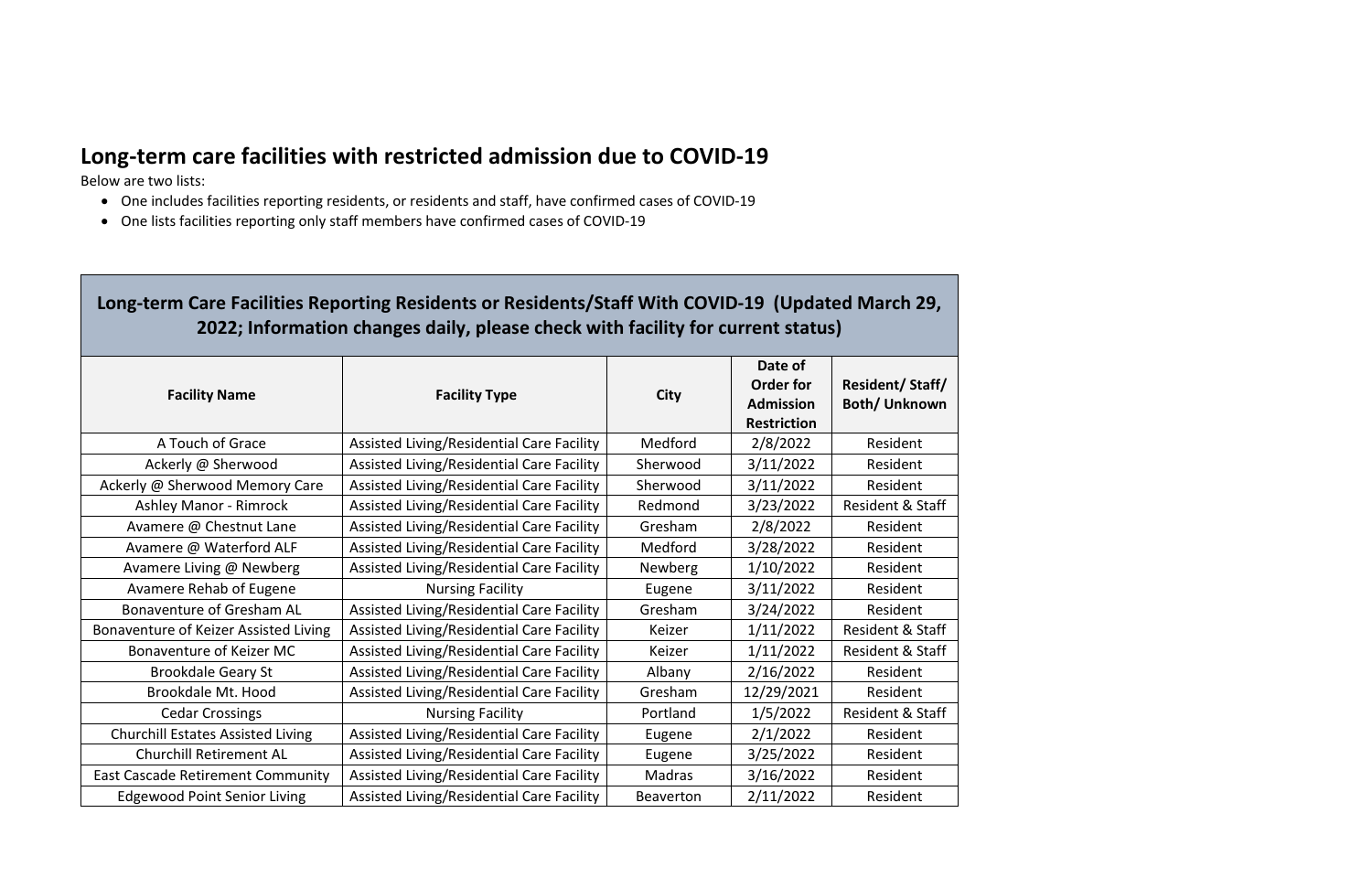| <b>Emerald Valley Assisted Living</b>         | Assisted Living/Residential Care Facility | Eugene              | 3/23/2022  | Resident         |
|-----------------------------------------------|-------------------------------------------|---------------------|------------|------------------|
| Footsteps @ Clackamas Woods                   | Assisted Living/Residential Care Facility | Milwaukie           | 2/16/2022  | Resident         |
| <b>Harvest Homes</b>                          | Assisted Living/Residential Care Facility | Portland            | 1/14/2022  | Resident & Staff |
| <b>Hawthorne House</b>                        | Assisted Living/Residential Care Facility | <b>Forest Grove</b> | 12/23/2021 | Resident         |
| Hillside Care Manor                           | Assisted Living/Residential Care Facility | Portland            | 10/28/2021 | Resident & Staff |
| Lakeview Senior Living                        | Assisted Living/Residential Care Facility | Lincoln City        | 12/27/2021 | Resident         |
| Linda Vista Nursing & Rehab                   | <b>Nursing Facility</b>                   | Ashland             | 3/7/2022   | Resident         |
| <b>Marquis Hope Village</b>                   | Assisted Living/Residential Care Facility | Canby               | 11/30/2021 | Resident & Staff |
| <b>Maryville Nursing Home</b>                 | <b>Nursing Facility</b>                   | <b>Beaverton</b>    | 11/30/2021 | Resident & Staff |
| <b>Powell Valley Memory Care</b>              | Assisted Living/Residential Care Facility | Gresham             | 1/21/2022  | Resident         |
| Prestige Senior Living Arbor Place MCU        | Assisted Living/Residential Care Facility | Medford             | 1/10/2022  | Resident         |
| <b>Prestige Senior Living Beaverton Hills</b> | Assisted Living/Residential Care Facility | <b>Beaverton</b>    | 3/4/2022   | Resident         |
| Rose Villa Sr. Living                         | <b>Nursing Facility</b>                   | Portland            | 12/29/2021 | Resident & Staff |
| Royale Gardens Health & Rehab                 | <b>Nursing Facility</b>                   | <b>Grants Pass</b>  | 3/25/2022  | Resident         |
| <b>Royalton Place Assisted Living</b>         | Assisted Living/Residential Care Facility | Milwaukie           | 3/28/2022  | Resident         |
| <b>Silver Creek Memory Care</b>               | Assisted Living/Residential Care Facility | Woodburn            | 1/18/2022  | Resident & Staff |
| South Hills Rehab Center                      | <b>Nursing Facility</b>                   | Eugene              | 12/27/2021 | Resident & Staff |
| St. Andrews Memory Care                       | Assisted Living/Residential Care Facility | Portland            | 1/24/2022  | Resident & Staff |
| The Gardens                                   | Assisted Living/Residential Care Facility | Lincoln City        | 1/3/2022   | Resident         |
| Willamette View Neighborhoods                 | Assisted Living/Residential Care Facility | Portland            | 3/25/2022  | Resident         |
| <b>Woodside Senior Living</b>                 | Assisted Living/Residential Care Facility | Springfield         | 12/27/2021 | Resident         |

**Long-term Care Facilities Reporting Staff Only With Covid-19 (Updated on March 29, 2022; Information changes daily, please check with the facility for current information)**

| <b>Facility Name</b>          | <b>Facility Type</b>                      | City      | Date of<br><b>Order for</b><br><b>Admission</b><br><b>Restriction</b> |
|-------------------------------|-------------------------------------------|-----------|-----------------------------------------------------------------------|
| The Cottage Senior Living     | Assisted Living/Residential Care Facility | Portland  | 12/29/2021                                                            |
| Aidan Senior Living Reedsport | <b>Nursing Facility</b>                   | Reedsport | 3/21/2022                                                             |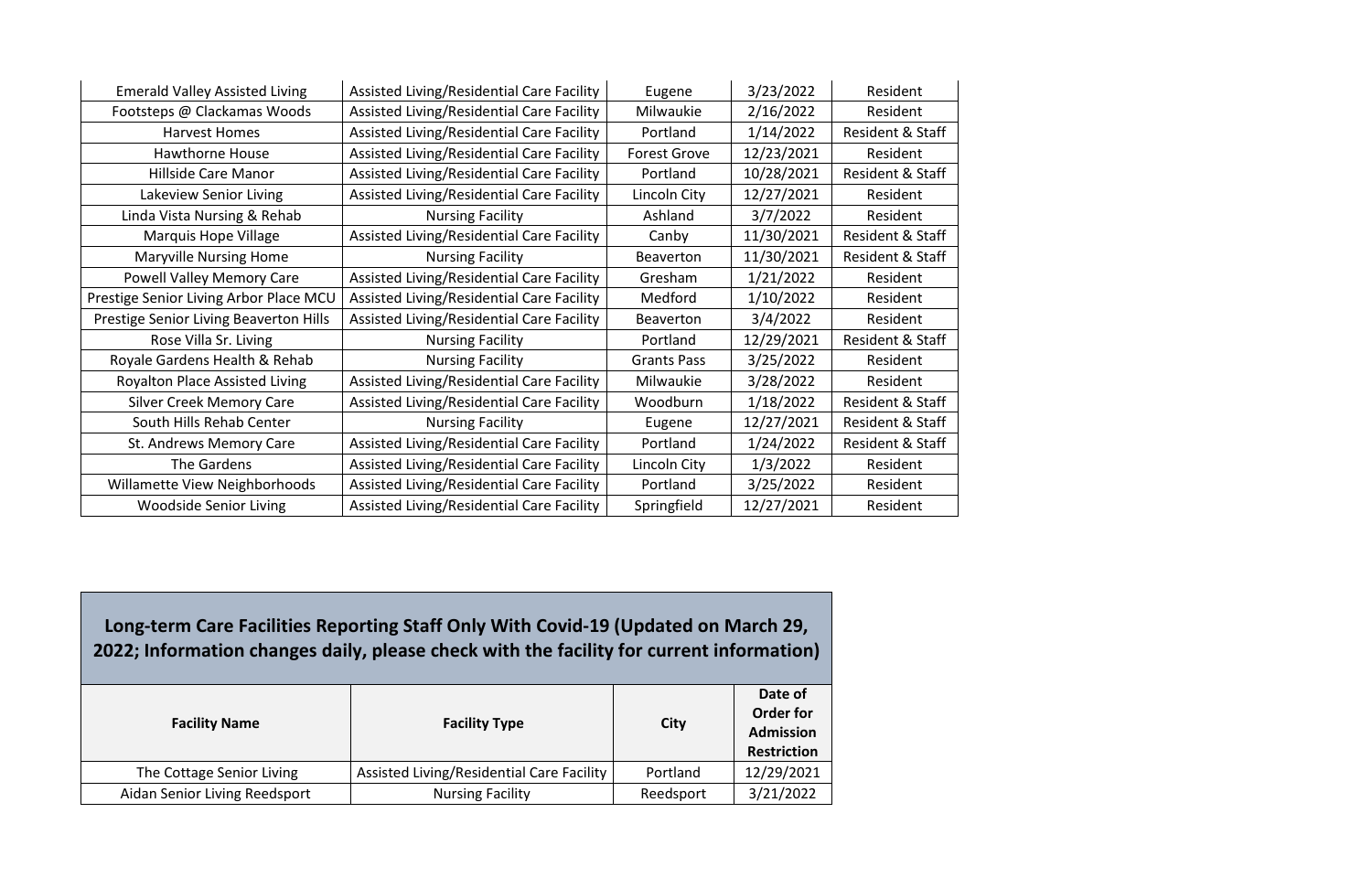| <b>Amber Senior Living</b>                  | Assisted Living/Residential Care Facility | Clatskanie           | 3/22/2022  |
|---------------------------------------------|-------------------------------------------|----------------------|------------|
| Avamere @ Oak Park                          | Assisted Living/Residential Care Facility | Roseburg             | 1/12/2022  |
| Avamere @ Sherwood Assisted                 | Assisted Living/Residential Care Facility | Sherwood             | 1/18/2022  |
| <b>Avamere Newberg</b>                      | Assisted Living/Residential Care Facility | <b>Newberg</b>       | 1/5/2022   |
| Avamere Rehab of Junction City              | <b>Nursing Facility</b>                   | <b>Junction City</b> | 3/21/2022  |
| Avamere Rehab Oregon City                   | <b>Nursing Facility</b>                   | <b>Oregon City</b>   | 3/11/2022  |
| <b>Avamere Riverpark of Eugene</b>          | <b>Nursing Facility</b>                   | Eugene               | 3/15/2022  |
| <b>Bayside Terrace Assisted Living</b>      | Assisted Living/Residential Care Facility | Coos Bay             | 3/22/2022  |
| <b>Bonaventure Medford Assisted</b>         | Assisted Living/Residential Care Facility | Medford              | 12/30/2021 |
| Bonaventure of Medford Memory Care          | Assisted Living/Residential Care Facility | Medford              | 11/2/2021  |
| <b>Bonaventure of Tigard</b>                | Assisted Living/Residential Care Facility | <b>Tigard</b>        | 1/4/2022   |
| <b>Bridgecreek Memory Care</b>              | Assisted Living/Residential Care Facility | Lebanon              | 1/20/2022  |
| <b>Brookdale Bend</b>                       | Assisted Living/Residential Care Facility | <b>Bend</b>          | 3/17/2022  |
| <b>Brookdale McMinnville City Center</b>    | Assisted Living/Residential Care Facility | McMinnville          | 3/28/2022  |
| <b>Brookdale Redmond Clare Bridge</b>       | Assisted Living/Residential Care Facility | Redmond              | 1/10/2022  |
| <b>Brookdale Roseburg</b>                   | Assisted Living/Residential Care Facility | Roseburg             | 3/17/2022  |
| <b>Cascade Terrace Nursing Center</b>       | <b>Nursing Facility</b>                   | Portland             | 3/21/2022  |
| <b>Cascades of Grants Pass - The Pointe</b> | Assisted Living/Residential Care Facility | <b>Grants Pass</b>   | 3/24/2022  |
| <b>Cedar Village Memory Care</b>            | Assisted Living/Residential Care Facility | Salem                | 1/7/2022   |
| <b>Cherrywood Memory Care Revere</b>        | Assisted Living/Residential Care Facility | McMinnville          | 3/21/2022  |
| <b>Clatsop Care Center</b>                  | <b>Nursing Facility</b>                   | Astoria              | 1/14/2022  |
| <b>Country Village</b>                      | Assisted Living/Residential Care Facility | <b>Grants Pass</b>   | 11/30/2021 |
| <b>Countryside Village</b>                  | Assisted Living/Residential Care Facility | <b>Grants Pass</b>   | 1/12/2022  |
| <b>Curry Manor</b>                          | Assisted Living/Residential Care Facility | Roseburg             | 1/31/2022  |
| Donham Place                                | Assisted Living/Residential Care Facility | Portland             | 1/12/2022  |
| <b>Evergreen Memory Care</b>                | Assisted Living/Residential Care Facility | Eugene               | 1/11/2022  |
| Expressions @ Summer Place                  | Assisted Living/Residential Care Facility | Portland             | 1/4/2022   |
| Farmington Square Gresham                   | Assisted Living/Residential Care Facility | Gresham              | 12/13/2021 |
| <b>Farmington Square Gresham</b>            | Assisted Living/Residential Care Facility | Gresham              | 3/18/2022  |
| Footsteps @ Greer Gardens                   | Assisted Living/Residential Care Facility | Eugene               | 1/10/2022  |
| Good Samaritan Society Fairlawn Village     | Assisted Living/Residential Care Facility | Gresham              | 11/29/2021 |
| <b>Good Samaritan Village</b>               | <b>Nursing Facility</b>                   | Eugene               | 12/27/2021 |
| <b>Hearthstone of Beaverton</b>             | Assisted Living/Residential Care Facility | <b>Beaverton</b>     | 1/4/2022   |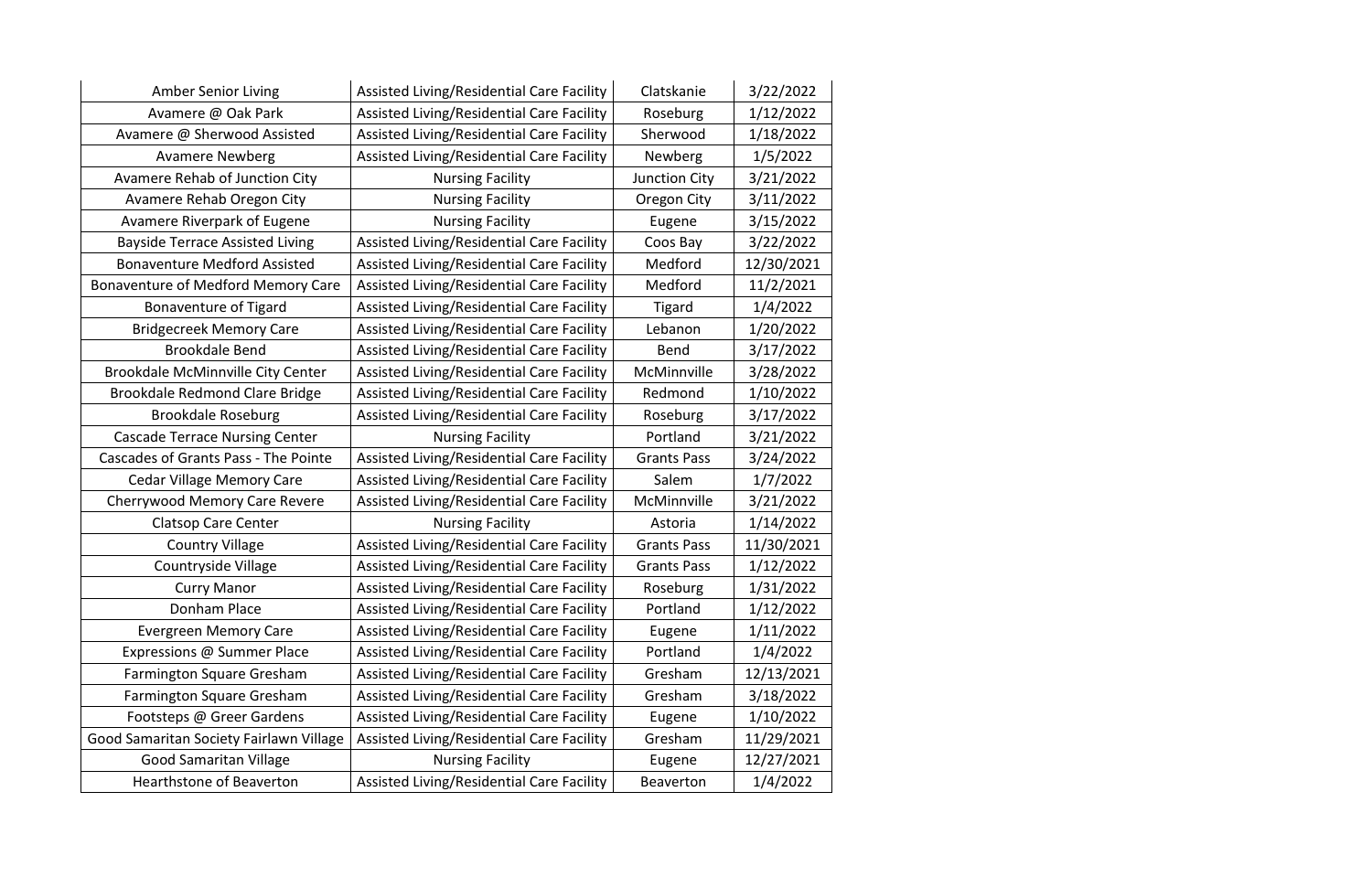| Heron Pointe Senior Living                 | Assisted Living/Residential Care Facility | Monmouth            | 1/10/2022  |
|--------------------------------------------|-------------------------------------------|---------------------|------------|
| <b>Hillside Place</b>                      | Assisted Living/Residential Care Facility | Lincoln City        | 3/25/2022  |
| Holladay Park Plaza                        | <b>Nursing Facility</b>                   | Portland            | 3/11/2022  |
| Juniper Springs Sr. Living                 | Assisted Living/Residential Care Facility | Redmond             | 1/4/2022   |
| Life Care Center                           | <b>Nursing Facility</b>                   | Coos Bay            | 1/10/2022  |
| Ludita's Memory Care                       | Assisted Living/Residential Care Facility | Salem               | 1/18/2022  |
| Maple Ridge Senior Living                  | Assisted Living/Residential Care Facility | Ashland             | 1/10/2022  |
| <b>Markham House Retirement</b>            | Assisted Living/Residential Care Facility | Portland            | 1/3/2022   |
| <b>Marquis Centennial Post Acute</b>       | <b>Nursing Facility</b>                   | Portland            | 3/18/2022  |
| Marquis Forest Grove AL                    | Assisted Living/Residential Care Facility | <b>Forest Grove</b> | 3/16/2022  |
| Marquis Mill Park                          | Assisted Living/Residential Care Facility | Portland            | 11/29/2021 |
| Marquis Mt Tabor                           | <b>Nursing Facility</b>                   | Portland            | 3/28/2022  |
| <b>Marquis Springfield</b>                 | <b>Nursing Facility</b>                   | Springfield         | 1/4/2022   |
| <b>Marquis Tualatin Assisted Living</b>    | Assisted Living/Residential Care Facility | Tualatin            | 12/23/2021 |
| Marquis Wilsonville Post Acute             | <b>Nursing Facility</b>                   | Wilsonville         | 3/10/2022  |
| <b>Meadow Park Health &amp; SCC</b>        | <b>Nursing Facility</b>                   | <b>St Helens</b>    | 12/22/2021 |
| Merrill Gardens @ Sheldon Park             | Assisted Living/Residential Care Facility | Eugene              | 1/10/2022  |
| <b>Milwaukie Care Center</b>               | Assisted Living/Residential Care Facility | Milwaukie           | 1/13/2022  |
| Mirabella Portland                         | <b>Nursing Facility</b>                   | Portland            | 3/14/2022  |
| <b>Morningstar Memory Care</b>             | Assisted Living/Residential Care Facility | <b>Beaverton</b>    | 1/6/2022   |
| Mt Bachelor MC                             | Assisted Living/Residential Care Facility | <b>Bend</b>         | 3/14/2022  |
| Mt. Angel Towers                           | Assisted Living/Residential Care Facility | Mt Angel            | 1/4/2022   |
| <b>Myrtle Point Care Center</b>            | Assisted Living/Residential Care Facility | <b>Myrtle Point</b> | 1/10/2022  |
| <b>Oaktree Residential Living</b>          | Assisted Living/Residential Care Facility | Eugene              | 12/14/2021 |
| Odd Fellows Home of Oregon                 | Assisted Living/Residential Care Facility | Portland            | 1/5/2022   |
| <b>Orchards Assisted Living</b>            | Assisted Living/Residential Care Facility | Medford             | 2/28/2022  |
| <b>Order Prairie House Assisted Living</b> |                                           |                     |            |
| Comm                                       | Assisted Living/Residential Care Facility | LaPine              | 1/10/2022  |
| Our House of Portland                      | Assisted Living/Residential Care Facility | Portland            | 3/24/2022  |
| Pines @ Juniper Springs                    | Assisted Living/Residential Care Facility | Redmond             | 1/4/2022   |
| <b>Pioneer Village</b>                     | Assisted Living/Residential Care Facility | jacksonville        | 3/18/2022  |
| <b>Powell Valley Assisted Living</b>       | Assisted Living/Residential Care Facility | Gresham             | 12/30/2021 |
| Prestige Senior Living Arbor Place         | Assisted Living/Residential Care Facility | Medford             | 1/7/2022   |